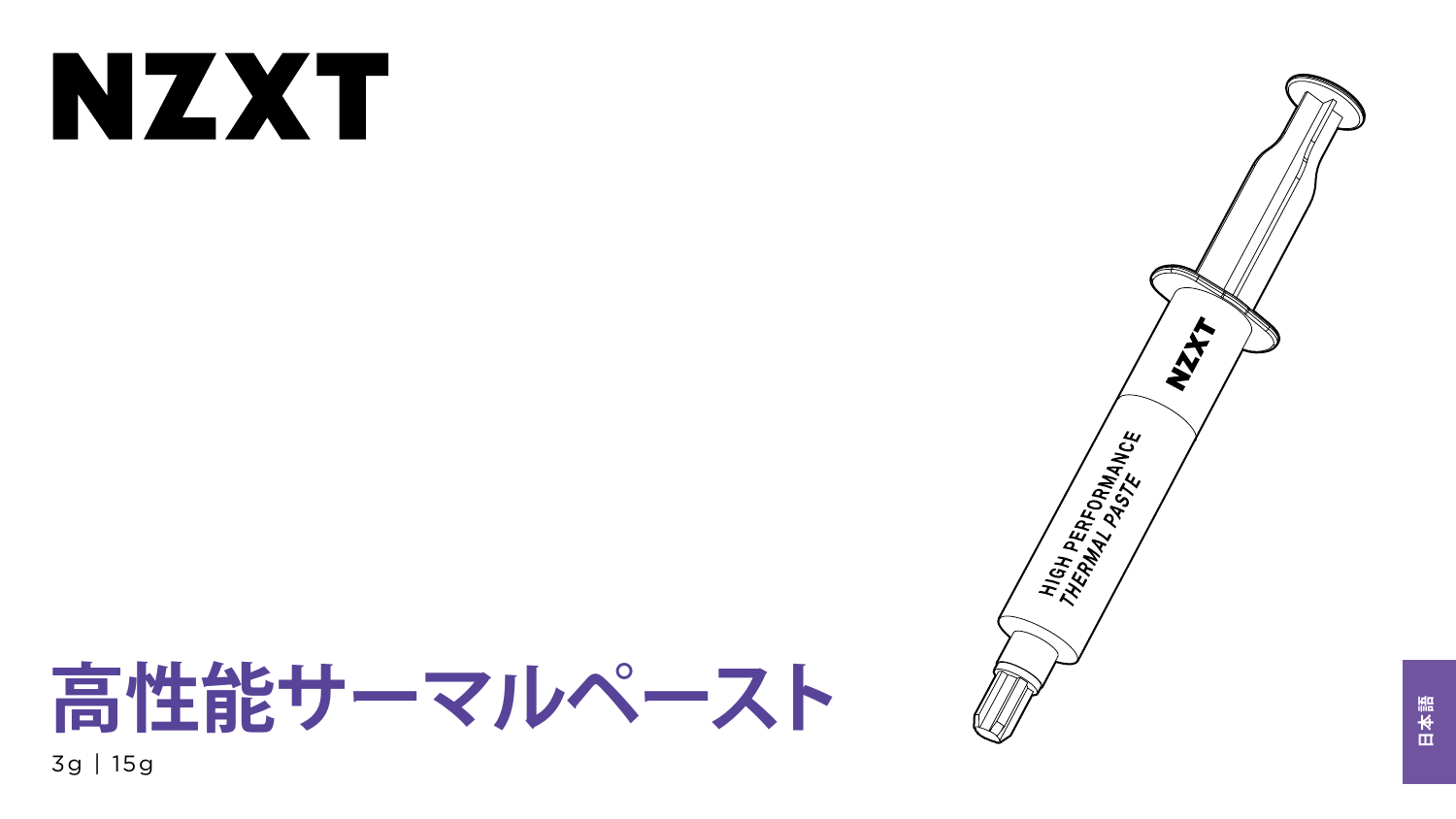







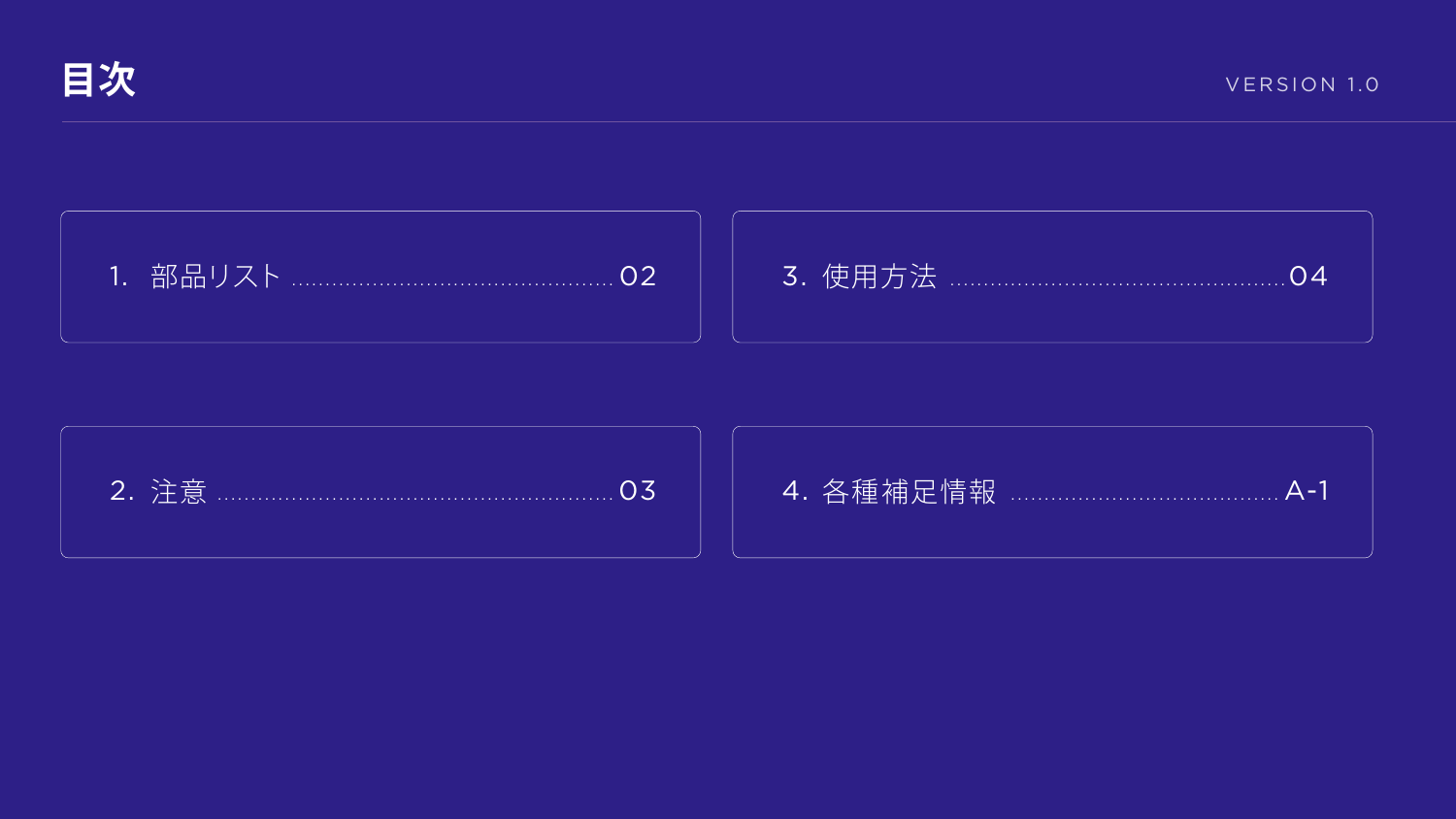#### 高性能サーマルペースト





x1

<span id="page-2-0"></span>

### **B. イソプロピルアルコールワイプ**

x1



 $\left\langle \frac{\partial}{\partial y} \right\rangle$ 

**ARTISTICS AND REAL PROPERTY**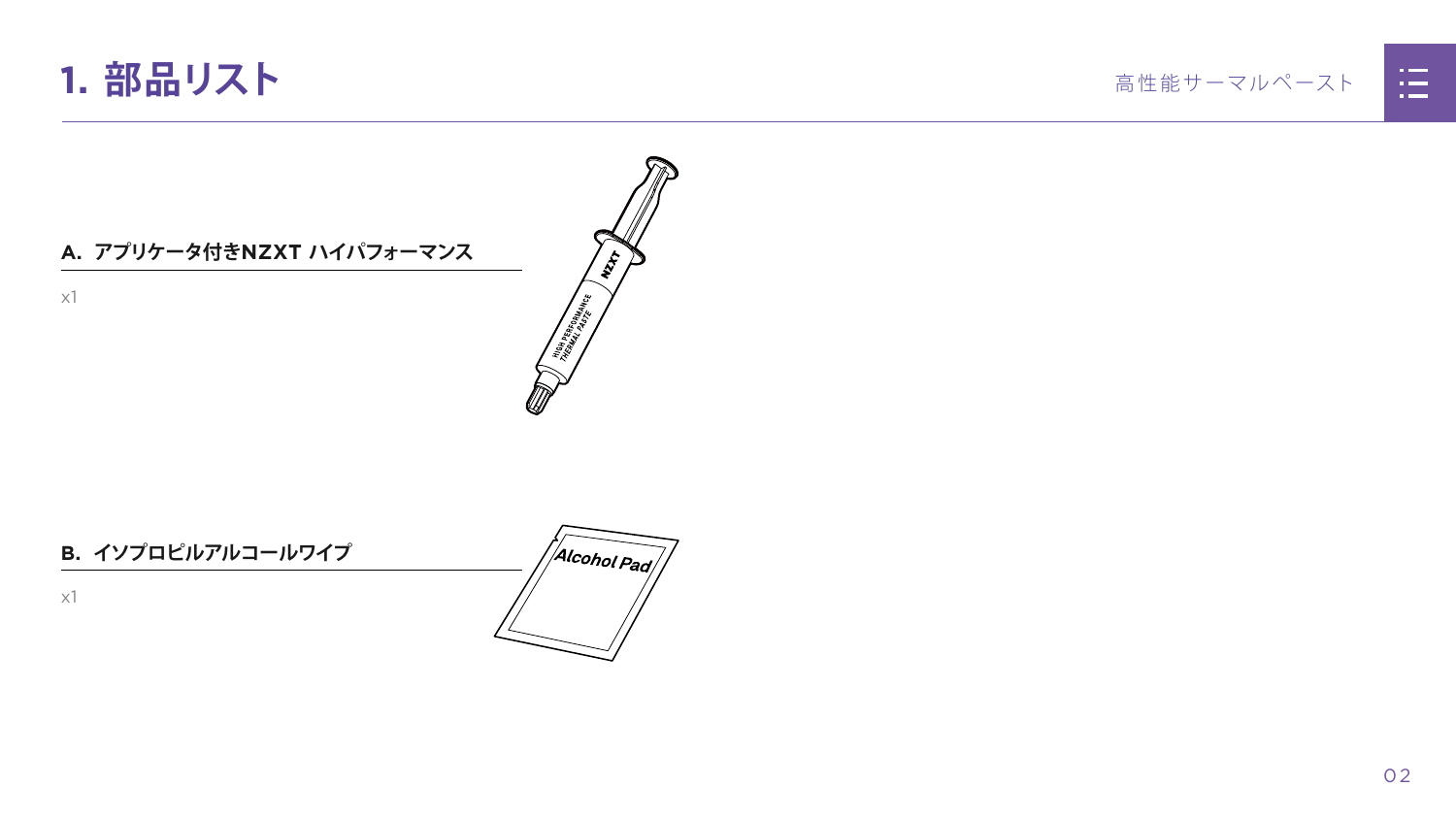<span id="page-3-0"></span>

## **注意:本製品を飲み込まないでください。皮膚や目に触れないよう にしてください。お子様やペットがアクセスできない場所に保管し てください。**

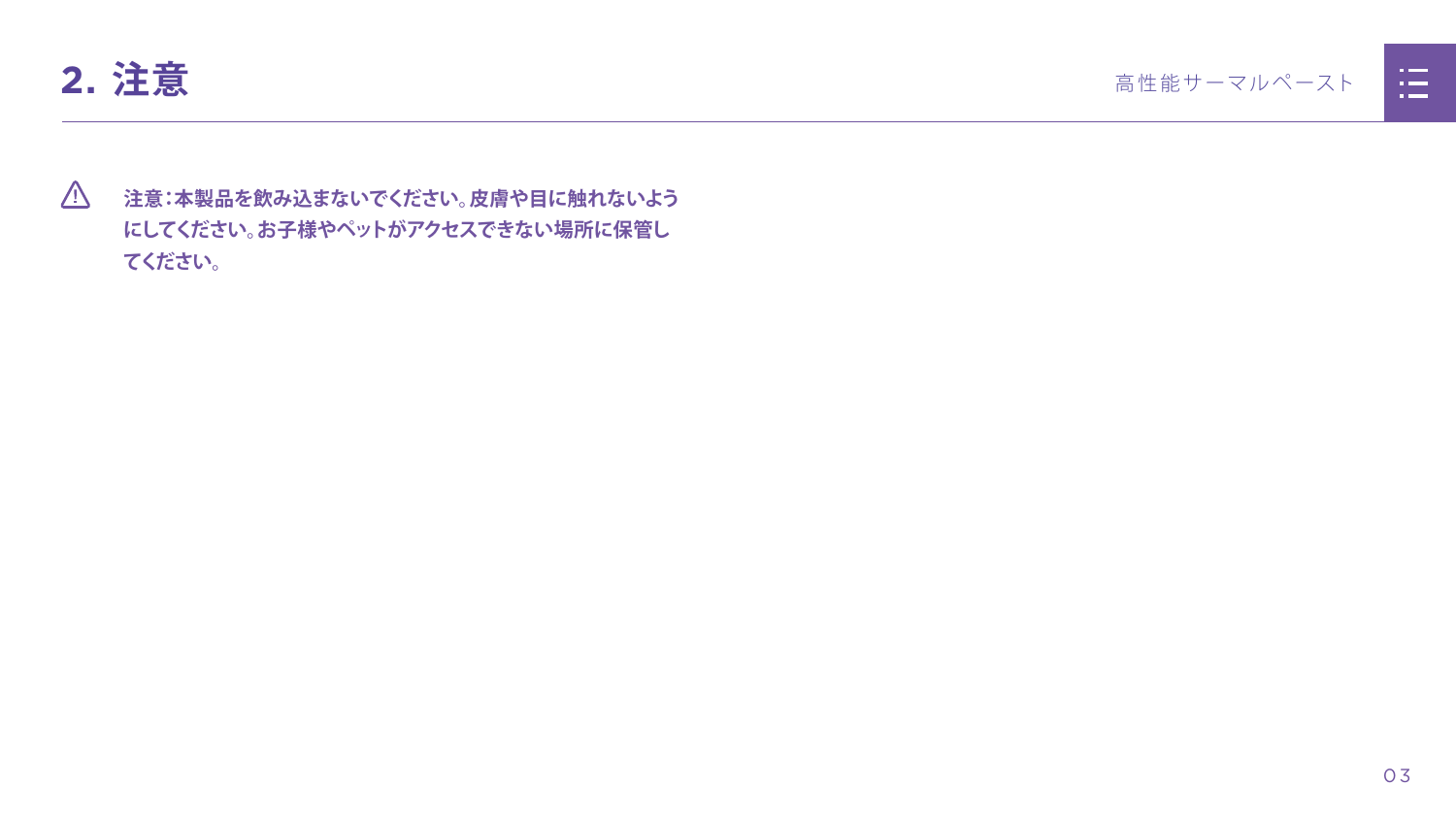<span id="page-4-0"></span>

#### **ステップ 1**

付属のイソプロピルアルコールワイプでCPUとクーラーの接触面を清 掃します。



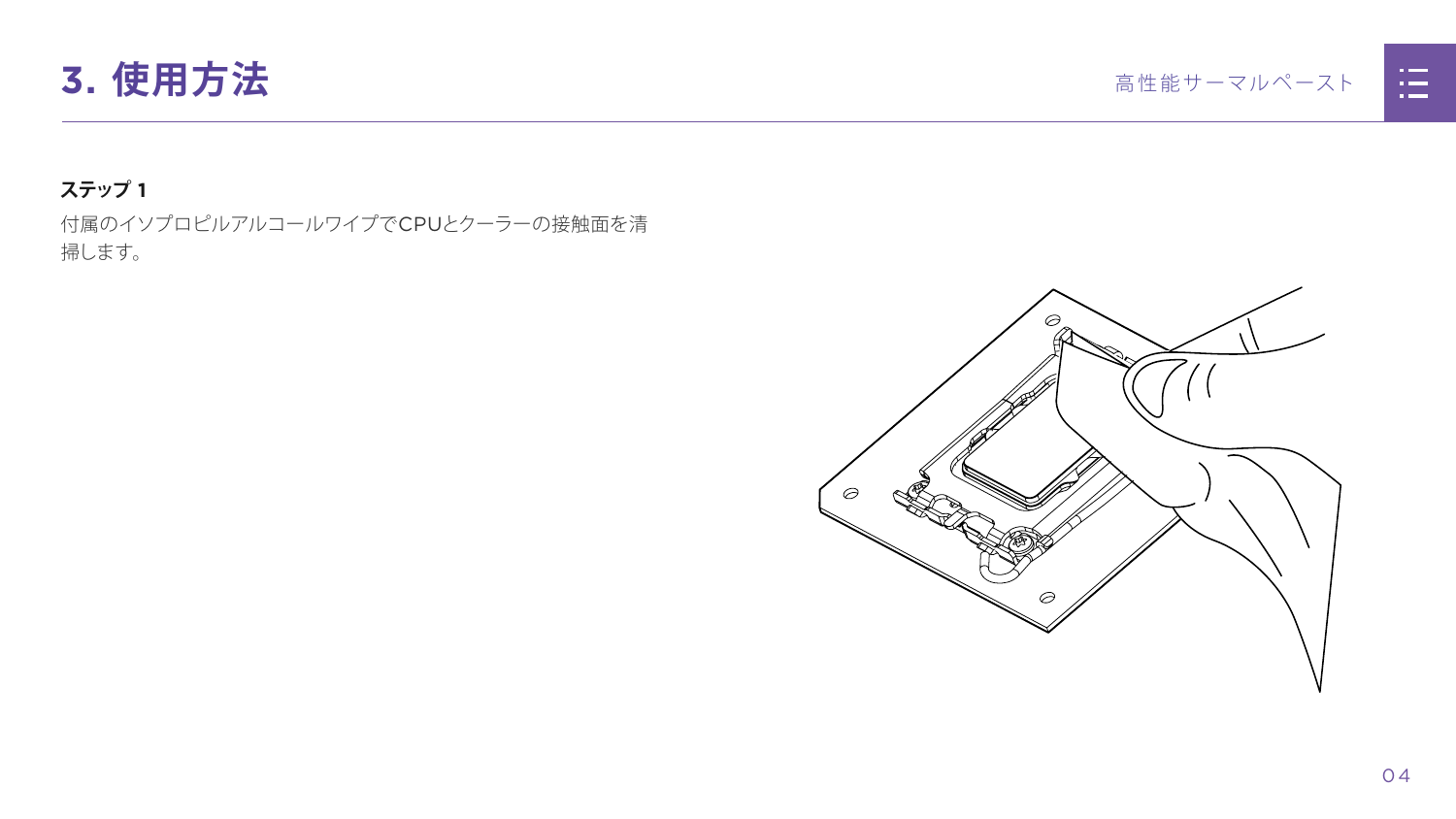高性能サーマルペースト





#### **ステップ 2**

CPUのサイズに合うパターンに従って、CPUにサーマルペーストを塗 布します(縮尺図を参照)。クーラーを取り付ける前に手で広げる必要 はありません。

# **使用方法**

**CPU - 35X35MM** Intel LGA 1200/115x Recommended application : 10mm



**CPU SIZE - 40X40MM** AM4 & Intel LGA 20xx Recommended application : 15mm





**CPU - 68X50.5MM** AMD STR4/sTRX4 Recommended application : 43.68x26.18mm



**CPU - 37.5X45MM** Intel LGA 1700 Recommended application : 25.8mm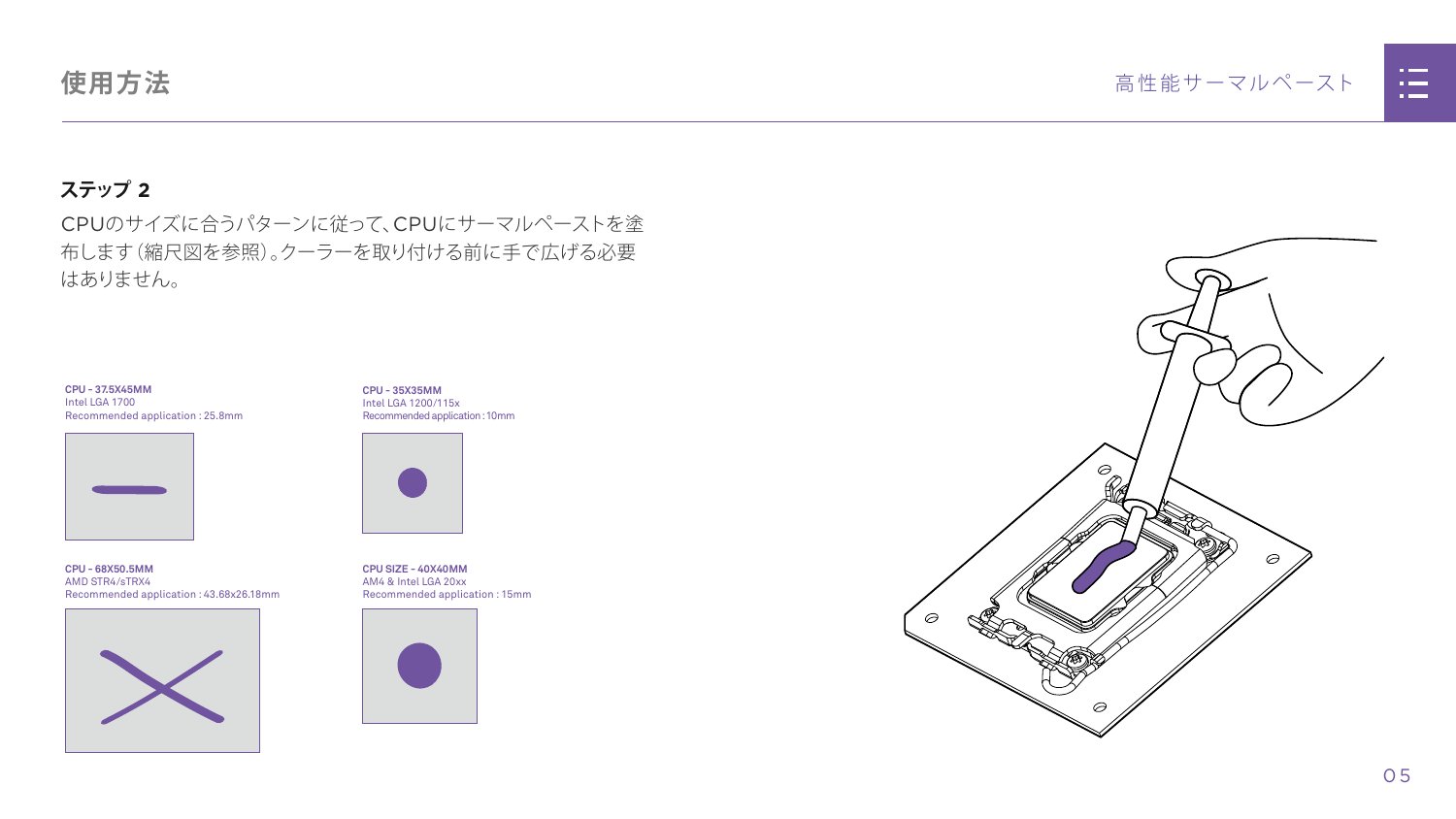## 高性能サーマルペースト



#### **ステップ 3**

クーラーをメーカーの指示に従って取り付けます。

## **使用方法**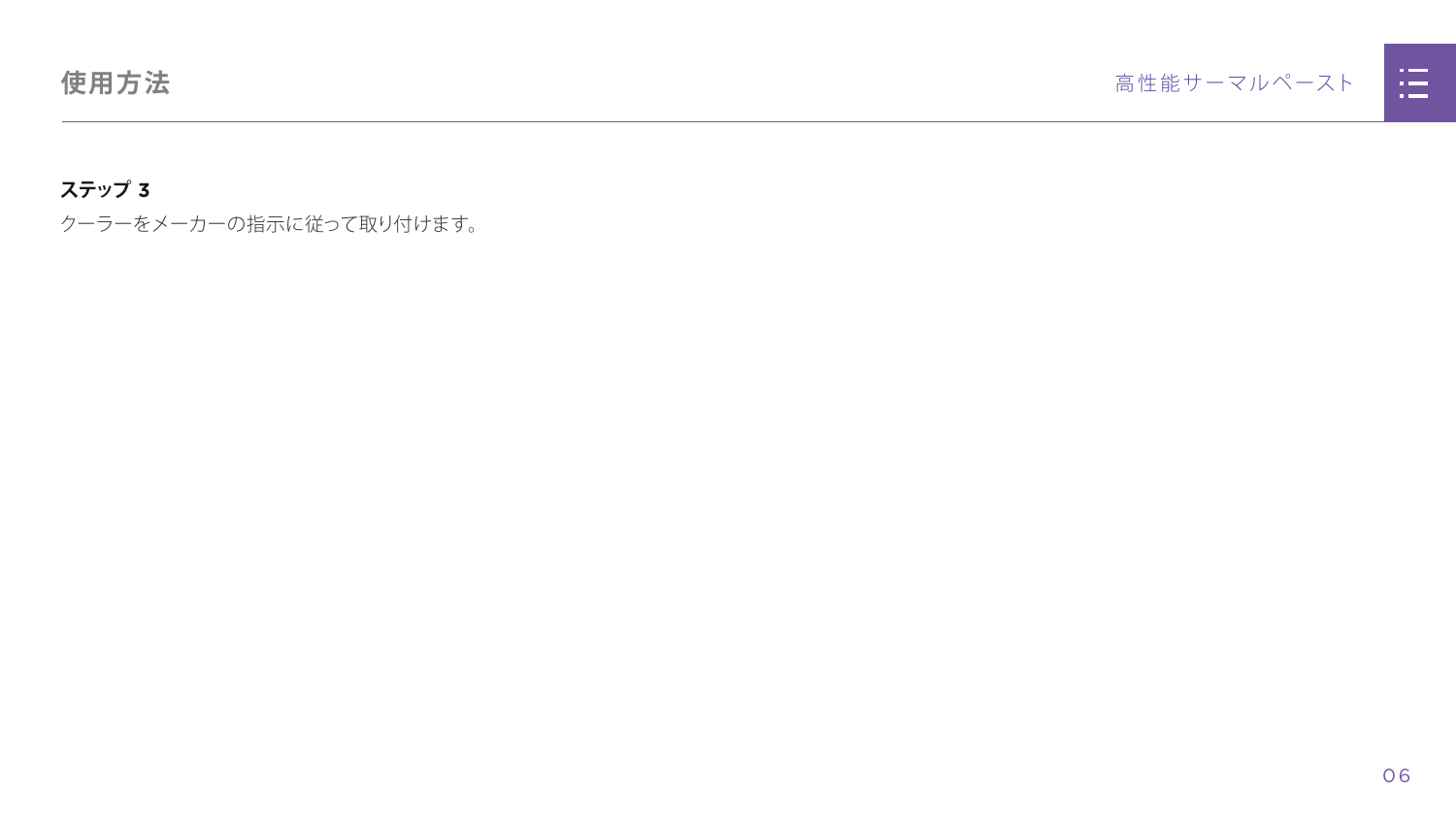<span id="page-7-0"></span>

#### 高性能サーマルペースト



|  | <u>n in de la</u>                                                                                                     |  |
|--|-----------------------------------------------------------------------------------------------------------------------|--|
|  | <u>ra masa</u>                                                                                                        |  |
|  | <u>a shekara ta 1989, a shekara ta 1989, a shekara ta 1989, a shekara ta 1989, a shekara ta 1989, a shekara ta 19</u> |  |
|  |                                                                                                                       |  |
|  |                                                                                                                       |  |

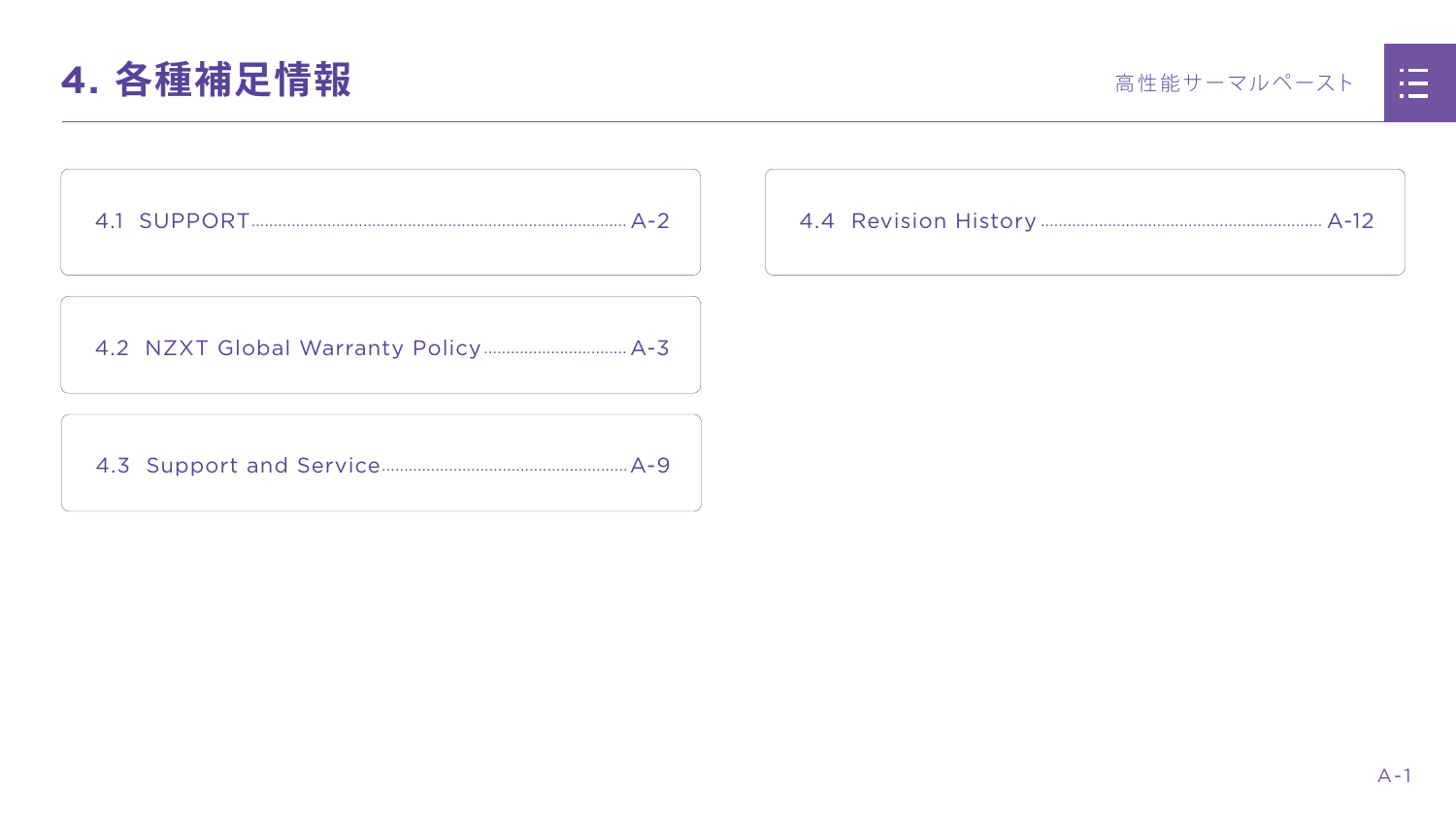

<span id="page-8-0"></span>If you have an issue and you need further help to resolve, please contact us via email at: support@nzxt.com

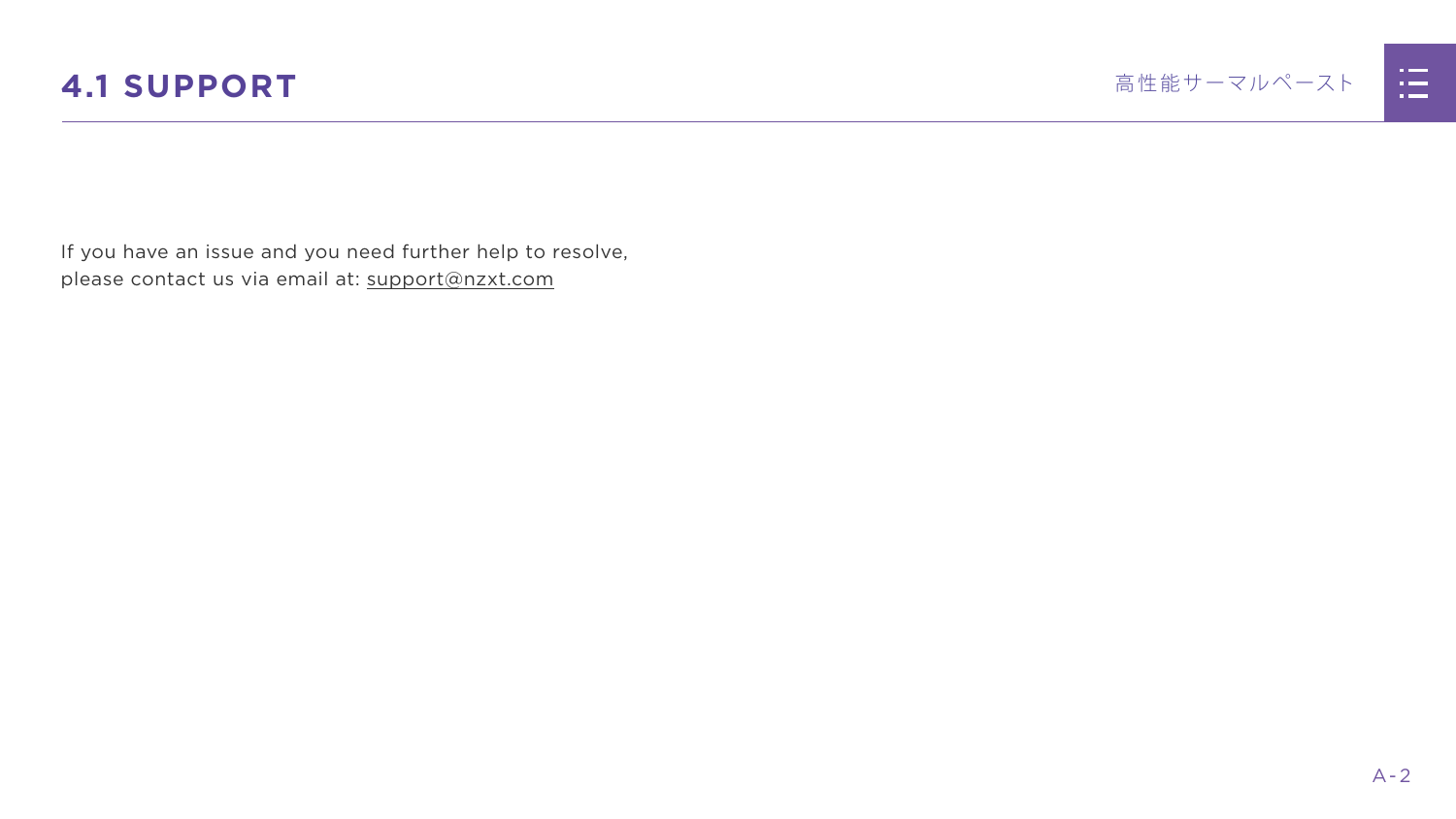



# <span id="page-9-0"></span>**4.2 NZXT GLOBAL WARRANTY POLICY 高性能サーマルペースト**

This NZXT Global Warranty Policy governs the sale of products by NZXT to you.

#### **I. WARRANTY LENGTH**

Any replacement product will be covered under warranty for the remainder of the warranty period or thirty days, whichever is longer. Proof of purchase is required for warranty service.

#### **II. WHO IS PROTECTED**

The Warranty covers only NZXT products purchased by the original consumer.

| <b>NEW NZXT PRODUCT</b>                     | <b>WARRANTY LENGTH FOR PARTS</b>                                       |  |  |
|---------------------------------------------|------------------------------------------------------------------------|--|--|
| <b>Computer Cases</b>                       | 2 Years                                                                |  |  |
| <b>Temperature Meters</b>                   | 2 Years                                                                |  |  |
| Fans                                        | 2 Years                                                                |  |  |
| Lighting                                    | 2 Years                                                                |  |  |
| Accessories                                 | 2 Years                                                                |  |  |
| <b>Kraken M Coolers</b>                     | 3 Years                                                                |  |  |
| NZXT Keyboard/Mouse                         | 2 Years                                                                |  |  |
| Headset/Headphone Storage                   | 2 Years                                                                |  |  |
| <b>USB Microphone</b>                       | 2 Years                                                                |  |  |
| Motherboards                                | 3 Years                                                                |  |  |
| <b>Gold Power Supply</b>                    | 10 Years                                                               |  |  |
| Kraken X/X RGB/Z Coolers                    | 6 Years                                                                |  |  |
| Mini ITX Case with PSU, AIO, and Riser Card | 3-year warranty on case, riser card, and AIO. 10-year warranty on PSU. |  |  |

#### **REFURBISHED NZXT PRODUCT WARRANTY LENGTH FOR PARTS**





All NZXT Certified Refurbished Products 1 Years

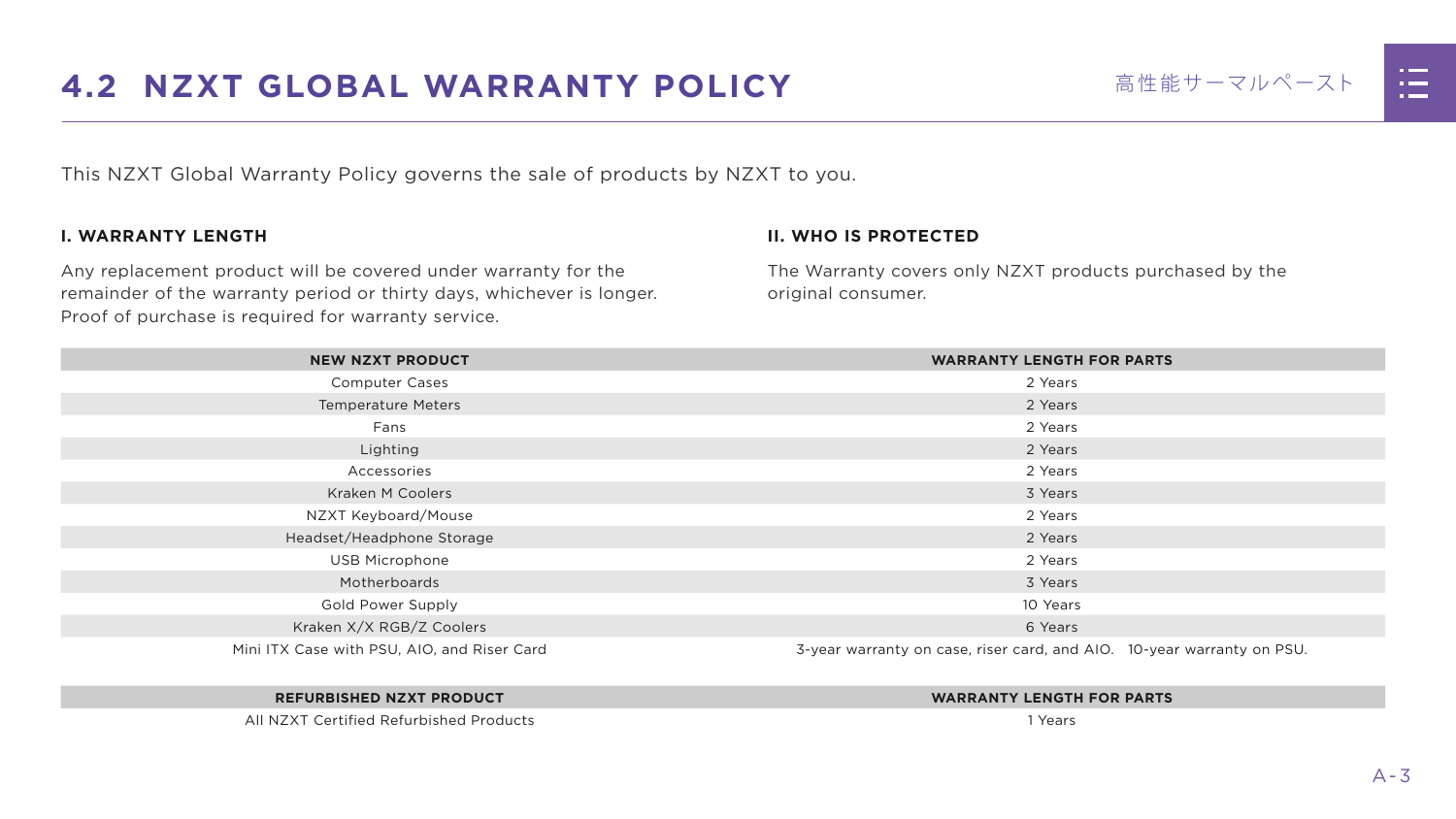#### **III. WHAT IS AND IS NOT COVERED**

Please note that our warranty is not an unconditional guarantee. If the product, in NZXT's reasonable opinion, malfunctions within the warranty period, NZXT will provide you at its sole discretion with a repaired or replacement product, either new or refurbished, with a similar function that is equal or greater in value depending on supply.

Our warranty does not cover the following:

- any product or serial number/warranty sticker modification applied without permission from NZXT;
- any damage that is not a manufacturing defect;
- damage, deterioration or malfunction resulting from: accident, abuse, misuse, neglect, fire, water, lightning, or other acts of nature, unauthorized product modification or failure to follow instructions included with the product;
- improper installation, unauthorized alterations or modifications, or repair or attempted repair by anyone not authorized by NZXT;
- shipping or transport damage (claims must be made with the carrier);
- normal wear and tear.

NZXT does not warrant that this product will meet your requirements. It is your responsibility to determine the suitability of this product for your purpose. For NZXT Store orders, we cover two way return shipping for all exchanges and returns. For all other authorized dealers, NZXT Support does not cover return shipping and only covers one way shipping from NZXT back to the end user for exchanges. Two way expedited shipping is provided for all PSUs covered under the Less Than Three program, indiscriminate of purchase location, provided the location is an approved NZXT reseller.

#### **IV. EXCLUSION OF DAMAGES (DISCLAIMER)**

NZXT's sole obligation and liability under this warranty is limited to the repair or replacement of a defective product with either a new or refurbished product with a similar function that is equal or greater in value at our option. NZXT shall not, in any event, be liable for any incidental or consequential damage, including but not limited to damages resulting from interruption of service and loss of data, business, or for liability in tort relating to this product or resulting from its use or possession.

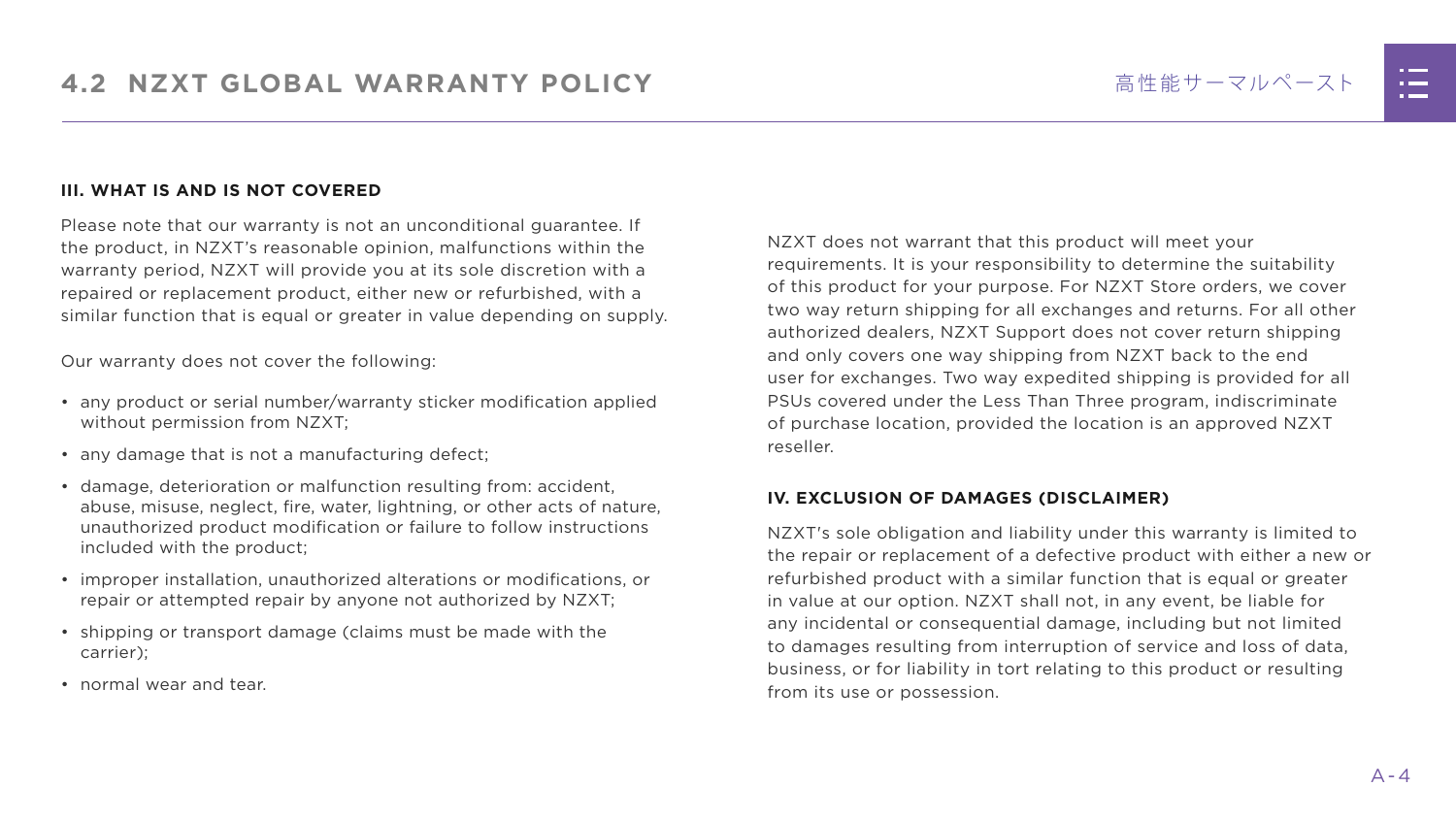#### **V. LIMITATIONS OF IMPLIED WARRANTIEST**

Here are no other warranties, expressed or implied, including but not limited to those of merchantability or fitness for a particular purpose. The duration of implied warranties is limited to the warranty length specified in Paragraph I.

#### **VI. TO OBTAIN TECHNICAL SUPPORT**

If you have already referenced your product owner's manual and still need help, you may contact us by phone at +1 (800) 228-9395, by email at [service@nzxt.com](mailto:service%40nzxt.com?subject=), or visit the NZXT Support site at [nzxt.com/customer-support.](http://nzxt.com/customer-support)

#### **VII. HOW TO OBTAIN A WARRANTY SERVICE FROM NZXT**

To receive a warranty service for your product when purchased

directly from NZXT, you must submit a request via the NZXT Support site outlining the problem. If a technician deems the product defective or requiring testing, you will be required to provide a copy of your proof of purchase, which will enable you to submit a Return Merchandise Authorization "RMA" request.

Once approved, you`ll receive an RMA number, upon which you will be asked to ship the defective item back to NZXT with the RMA number clearly marked or labelled on the package. NZXT recommends that appropriate measures are taken to safeguard the product from damage during shipping.

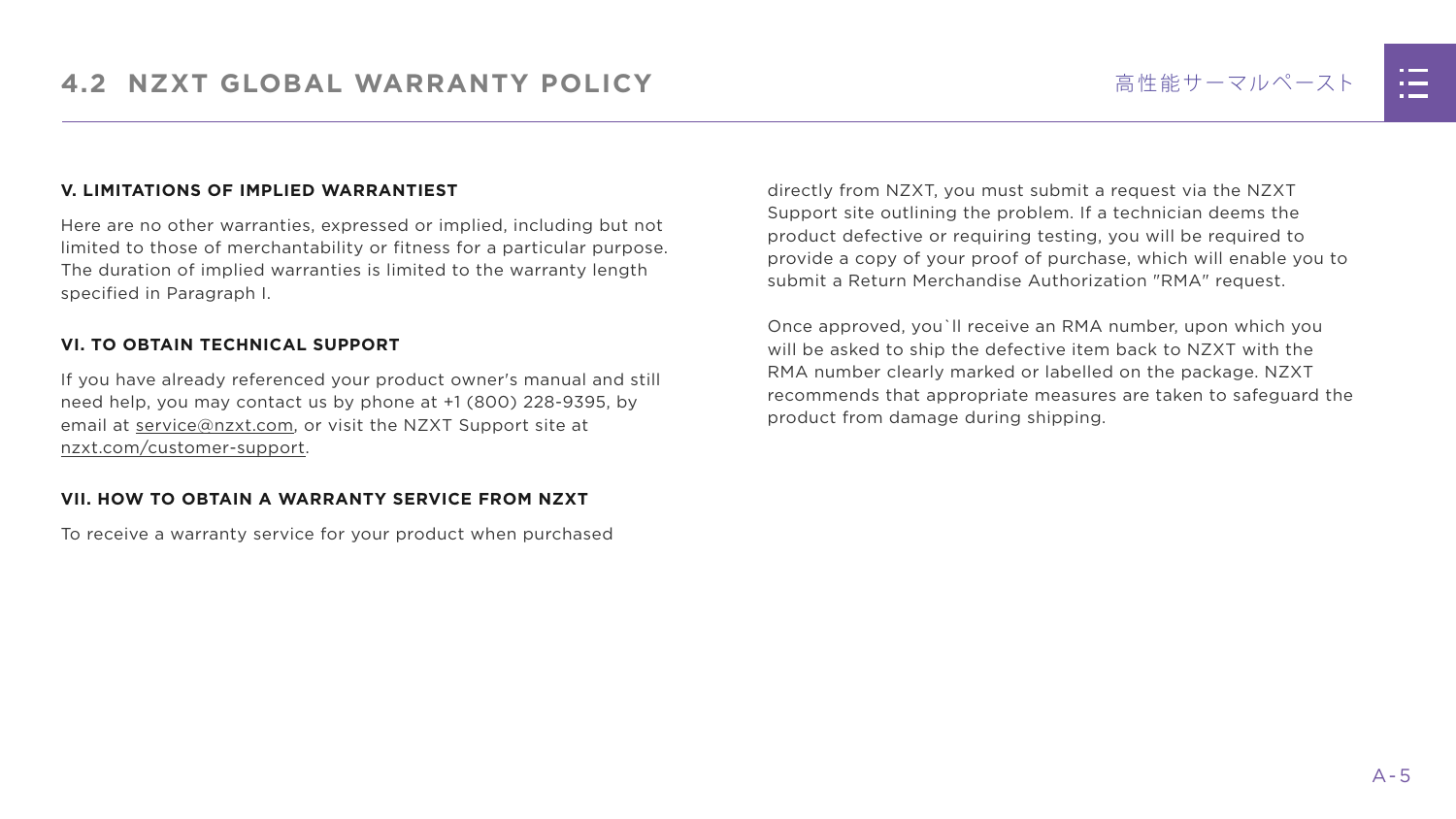#### 高性能サーマルペースト

#### **VIII. APPLICABLE LAW AND ADDITIONAL LEGAL RIGHTS FOR CONSUMERS**

This warranty gives you specific legal rights. These conditions are governed and construed in accordance with the laws of California (with exception of its conflict of law provisions), and the application of the United Nations Convention of Contracts for the International Sale of Goods is expressly excluded. The non-exclusive jurisdiction of the courts of California is agreed, which means that you may bring a claim to enforce your consumer protection rights in connection with this Global Warranty in the country which you have your habitual residence where you may have additional rights. These rights may vary.

For original consumers who are covered by consumer protection laws or regulations in their country, state, or province of purchase or, if different, their country, state, or province of residence, the benefits conferred by this warranty are in addition to all rights and remedies conveyed by such consumer protection laws and regulations. To the extent that liability under such consumer laws can be limited, NZXT's liability is limited, and its sole option, to repair or replacement, either new or refurbished, with a similar function that is equal or greater in value depending on supply.

#### **In the United Kingdom:**

- For NZXT products sold to customers in the UK, during the expected lifespan of your product your legal rights entitle you to the following:
	- > Up to 30 days: if your goods are faulty, then you can get an immediate refund.
	- > Up to six months: if your goods can't be repaired or replaced, then you're entitled to a full refund, in most cases.
	- > Up to six years: if your goods do not last a reasonable length of time you may be entitled to some money back.
- If the person seeking to rely on the guarantee is not the original consumer, the NZXT Warranty will cover the product in relation to that person provided that they are able to provide proof of the transfer of the benefit of the guarantee from the original consumer.
- The implied warranties under the Consumer Rights Act 2015 says that your goods must be as described, fit for all purposes for which such goods are usually supplied, and of satisfactory quality.

#### **In the EU:**

• If you are a consumer and have your habitual residence in the EU, you additionally enjoy the protection afforded to you by provisions that cannot be derogated from by agreement by virtue of the law where you have your habitual residence.

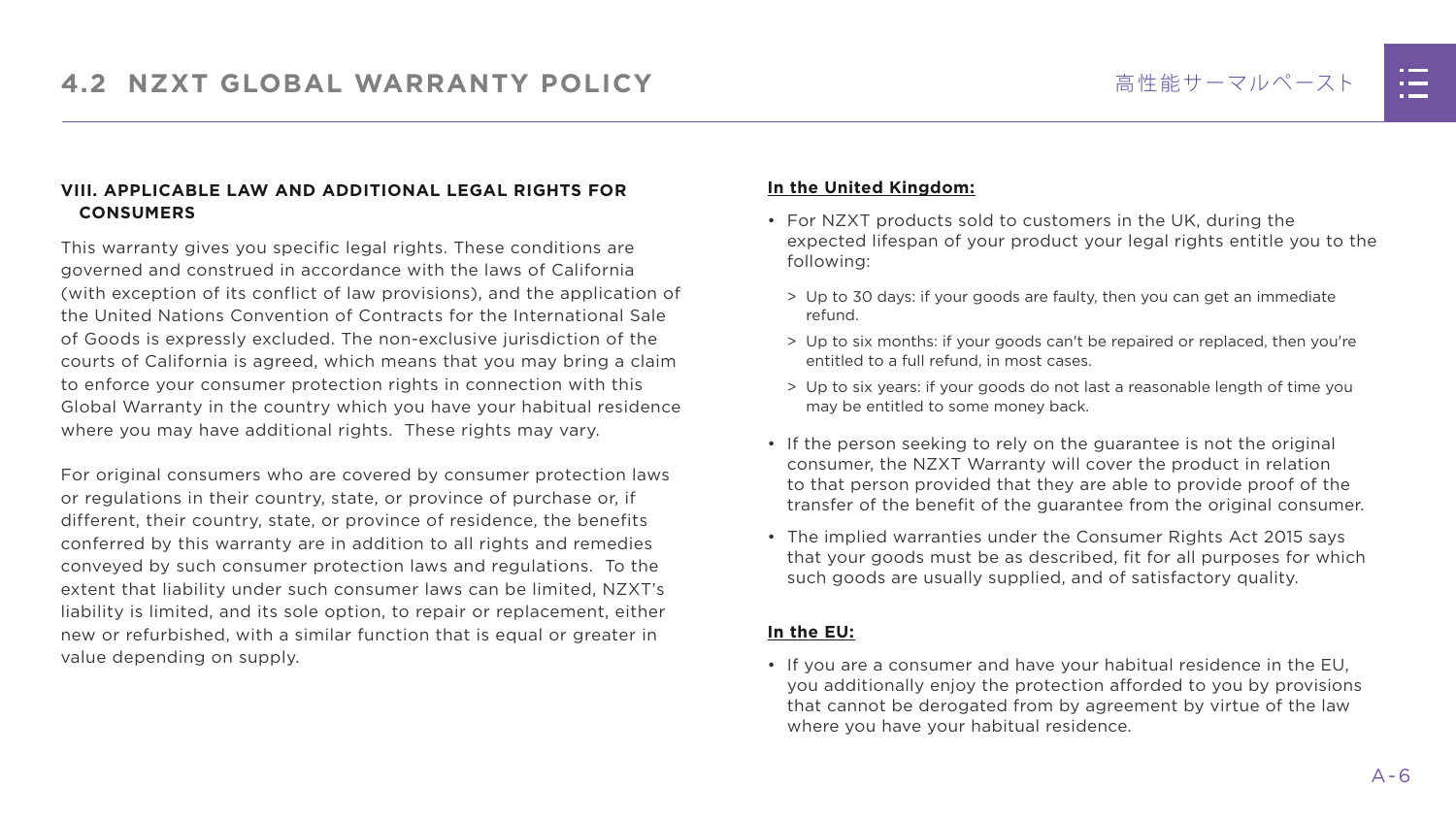#### **IX. WARRANTY SERVICE FROM RESELLERS**

In the event that a warranty service is sought, you must provide proof of purchase (store receipt or invoice) in order to receive the service and if deemed necessary, repair or replacement product.

#### **In North America:**

Within the first 60 days after purchase, please return your product (or for power supplies installed within our enclosures, just the failed power supply) to your dealer or reseller for a replacement. If the product is still within warranty and you can no longer return it to your dealer, please contact NZXT Customer Support (see above) for assistance and instructions. NZXT will not accept returns without prior approval and an RMA number.

#### **In Europe:**

Within the first year after purchase, please return your product (or for power supplies installed within our enclosures, just the failed power supply) to your dealer or reseller for a replacement. If the product is still within warranty and you can no longer return it to your dealer, please contact NZXT Customer Support (see above) for assistance and instructions. NZXT will not accept returns without prior approval.

#### **In Australasia:**

Within the first two years after purchase, please return your product (or for power supplies installed within our enclosures, just the failed power supply) to your dealer or reseller for a replacement. If the product is still within warranty and you can no longer return it to your dealer, please contact NZXT Customer Support (see above) for assistance and instructions. NZXT will not accept returns without prior approval.

The cost of shipping will be borne at the first instance by you; however, if the purchased item is defective, NZXT will reimburse reasonable postage or transportation of costs.

#### **Outside North America, Europe, and Australasia:**

If your product needs to be returned within the warranty period, please contact the retailer or distributor from whom you purchased the product.

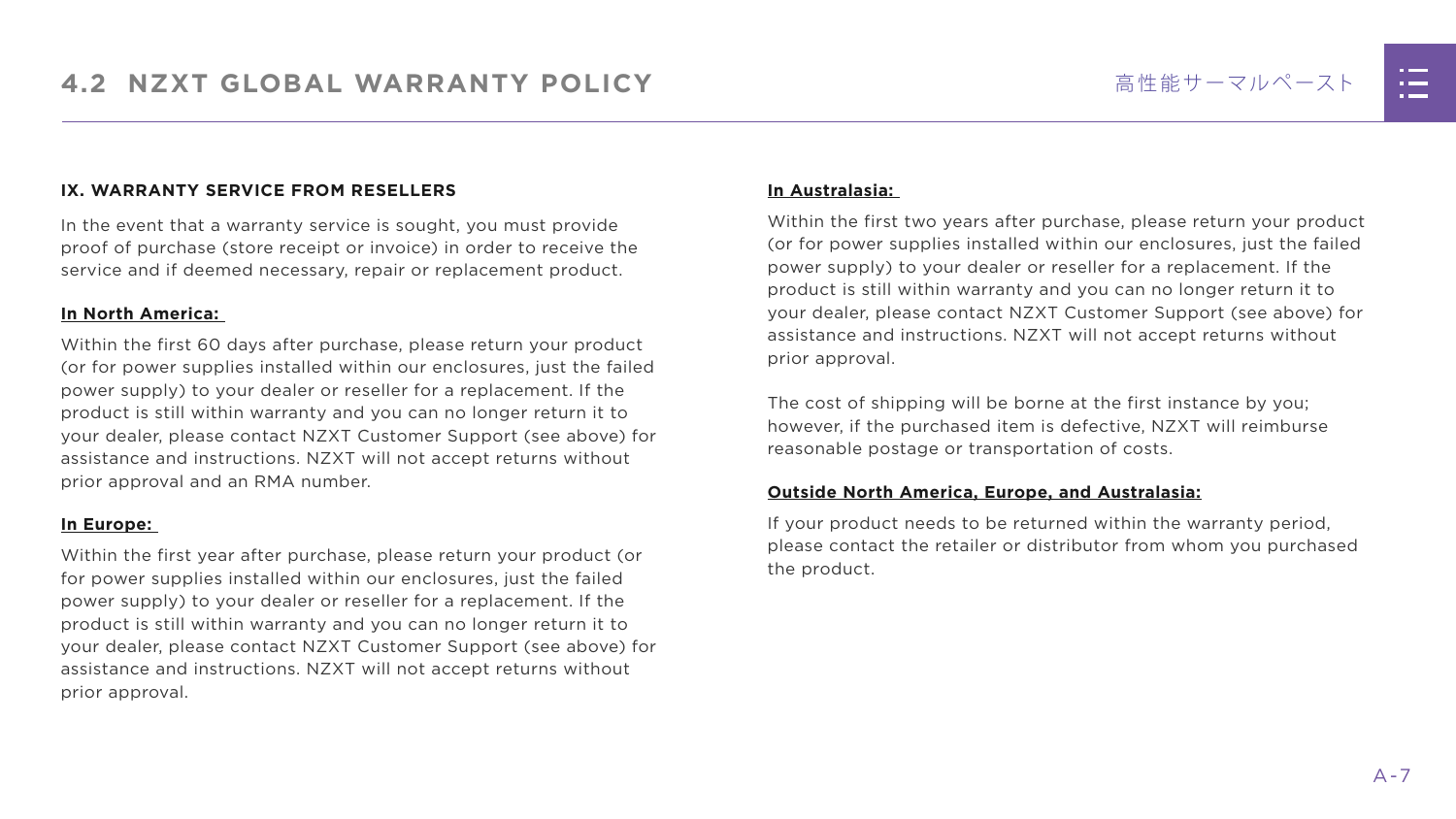#### 高性能サーマルペースト

#### **X. NZXT.COM STORE RETURNS/EXCHANGE POLICY**

Eligible products under this NZXT Warranty qualify for a full refund or exchange only with an authorized RMA number and if the item is returned to the NZXT.com store inventory within 30 days of purchase. Returns are not allowed beyond 30 days of the purchase date. The NZXT.com Store reserves the right to deny any return or exchange. Refunds will be credited to the original method of payment. To initiate a return, simply submit a request via NZXT support site.

- > Visit [nzxt.com/warranty](http://nzxt.com/warranty) and [support.nzxt.com](http://support.nzxt.com) for information on warranty coverage and service.
- > Visite el sitio Web [nzxt.com/warranty](http://nzxt.com/warranty) y [support.nzxt.com](http://support.nzxt.com) para obtener información sobre la cobertura y el servicio de la garantía.
- > Visitez [nzxt.com/warranty](http://nzxt.com/warranty) et [support.nzxt.com](http://support.nzxt.com) pour les informations de la couverture de la garantie et du service.
- > Informationen zu Geltungsbereich und Service der Garantie finden Sie unter [support.nzxt.com](http://support.nzxt.com) und [nzxt.com/warranty.](http://nzxt.com/warranty)
- > Visitare il sito [nzxt.com/warranty](http://nzxt.com/warranty) e [support.nzxt.com](http://support.nzxt.com) per informazioni sulla copertura e sul servizio della garanzia.
- > Visite [nzxt.com/warranty](http://nzxt.com/warranty) e [support.nzxt.com](http://support.nzxt.com) para obter informações sobre a cobertura da garantia e assistência.
- > Подробную информацию об условиях гарантийного обслуживания см. на веб-сайте [nzxt.com/warranty](http://nzxt.com/warranty) и [support.nzxt.com](http://support.nzxt.com).
- > 제품 보증 범위와 서비스 정보를 확인하시려면 [nzxt.com/warranty](http://nzxt.com/warranty) 또는 [support.](http://support.nzxt.com) [nzxt.com](http://support.nzxt.com) 을 방문해 주시기 바랍니다.
- > 保証範囲およびサービスに関する情報については、[support.nzxt.com](http://support.nzxt.com) と [nzxt.com/](http://nzxt.com/warranty) [warranty](http://nzxt.com/warranty) にアクセスしてください。
- > 请造访 nzxt.com/warranty 和 [support.nzxt.com](http://support.nzxt.com) 了解保修范围和服务的信息。
- > 請訪問 [nzxt.com/warranty](http://nzxt.com/warranty) 和 [support.nzxt.com](http://support.nzxt.com) 了解產品保固範圍和更多服務訊 息。



**NZXT, Inc./** 15736 E. Valley Blvd, City of Industry, CA 91744, USA **NZXT Europe GmbH/** Industriering Ost 66 | 47906 Kempen | Germany +1 (800) 228-9395 / service@nzxt.com / [support@nzxt.com](mailto:support%40nzxt.com?subject=) / NZX[T.com](http://nzxt.com)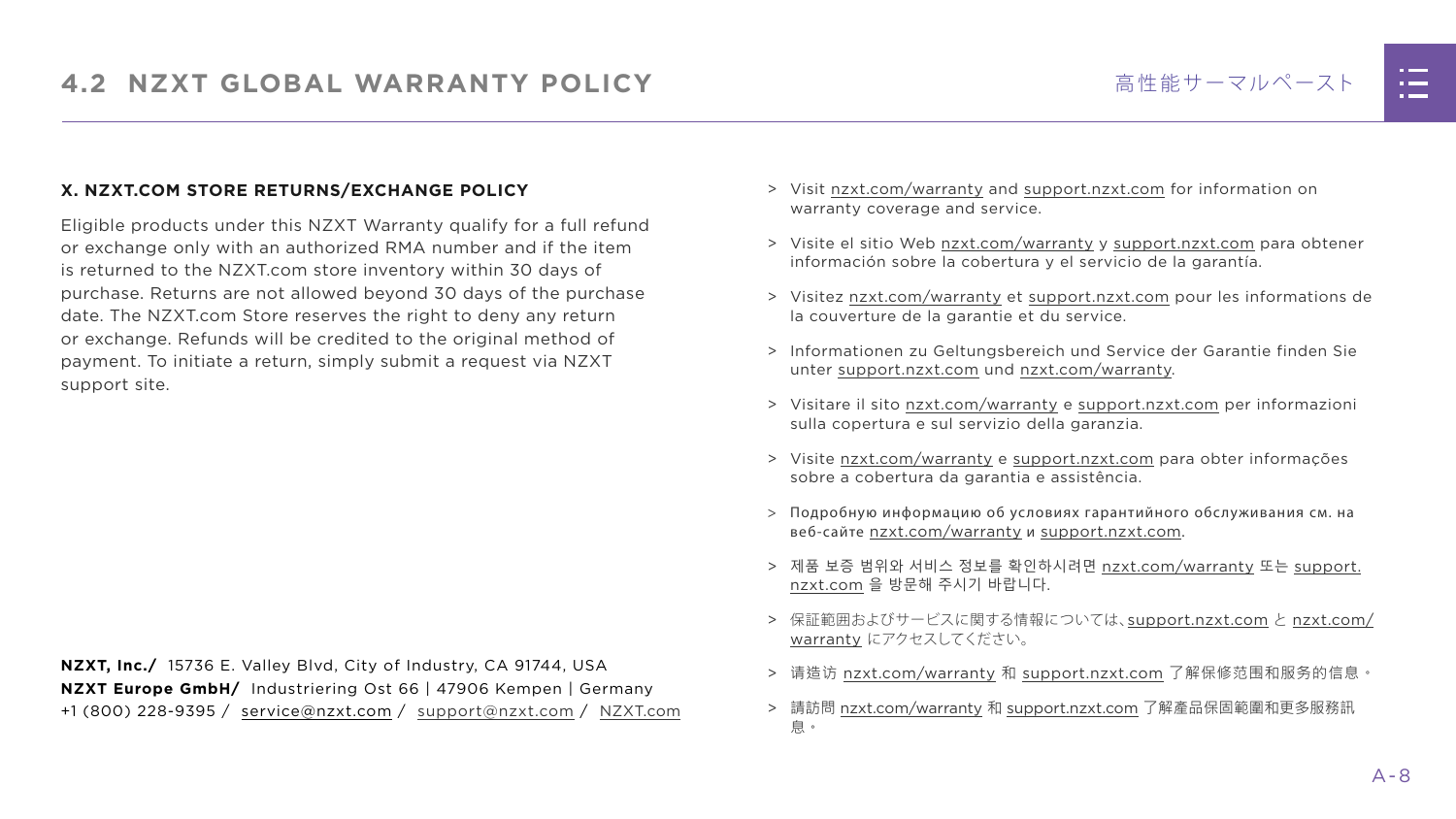

# <span id="page-15-0"></span>**4.3 SUPPORT AND SERVICE** 高性能サーマルペースト

#### **SUPPORT AND SERVICE**

If you have any questions or problems with the NZXT product you purchased, please don't hesitate to contact us using our support system. [nzxt.com/customer-support](http://nzxt.com/customer-support)

Please include a detailed explanation of your problem and your proof of purchase. For comments and suggestions, you can e-mail our design team, [designer@nzxt.com.](mailto:designer%40nzxt.com?subject=) Lastly we would like to thank you for your support by purchasing this product.

For more information about NZXT, please visit us online. NZXT Website: NZX[T.com](http://nzxt.com)

#### **SOPORTE Y SERVICIO**

Si tiene preguntas o problemas con el producto NZXT que usted compró, no dude en ponerse en contacto con [service@nzxt.com](mailto:service%40nzxt.com?subject=) y suministrar una explicación detallada de su problema así como su prueba de compra. Puede hacer consultas sobre piezas de repuesto en [nzxt.com/customer-support.](http://nzxt.com/customer-support) Para comentarios y sugerencias, escriba un mensaje de correo electrónico a nuestro equipo de diseño: [designer@nzxt.com.](mailto:designer%40nzxt.com?subject=) Gracias por comprar un producto NZXT. Para más información acerca de NZXT, visítenos en línea. Página web de NZXT: NZX[T.com](http://nzxt.com)

#### **SUPPORT ET SERVICE**

Si vous avez des questions ou des problèmes avec le produit NZXT que vous avez acheté, n'hésitez pas à contacter service@ nzxt.com avec une description détaillée de votre problème et votre preuve d'achat. Vous pouvez aussi commander des pièces de remplacement auprès [nzxt.com/customer-support.](http://nzxt.com/customer-support) Pour les commentaires et les suggestions, envoyez un email à notre équipe de design, [designer@nzxt.com.](mailto:designer%40nzxt.com?subject=) Merci d'avoir acheté ce produit de NZXT. Pour plus d'informations sur NZXT, visitez notre site Web. Site Web de NZXT : NZX[T.com](http://nzxt.com)

#### **KUNDENDIENST UND SERVICE**

Falls Fragen oder Probleme bezüglich Ihres NZXT-Produktes auftreten, wenden Sie sich bitte mit einer detaillierten Problembeschreibung und Ihrem Kaufbeleg an [service@nzxt.](mailto:service%40nzxt.com?subject=) [com](mailto:service%40nzxt.com?subject=).

Ersatzteile können Sie unter [nzxt.com/customer-support](http://nzxt.com/customer-support) anfragen. Kommentare und Anregungen senden Sie bitte per [designer@nzxt.com](mailto:designer%40nzxt.com?subject=) an unser Designteam. Vielen Dank, dass Sie ein NZXT-Produkt erworben haben. Weitere Informationen über NZXT erhalten Sie im Internet. NZXT-Webseite: NZX[T.com](http://nzxt.com)

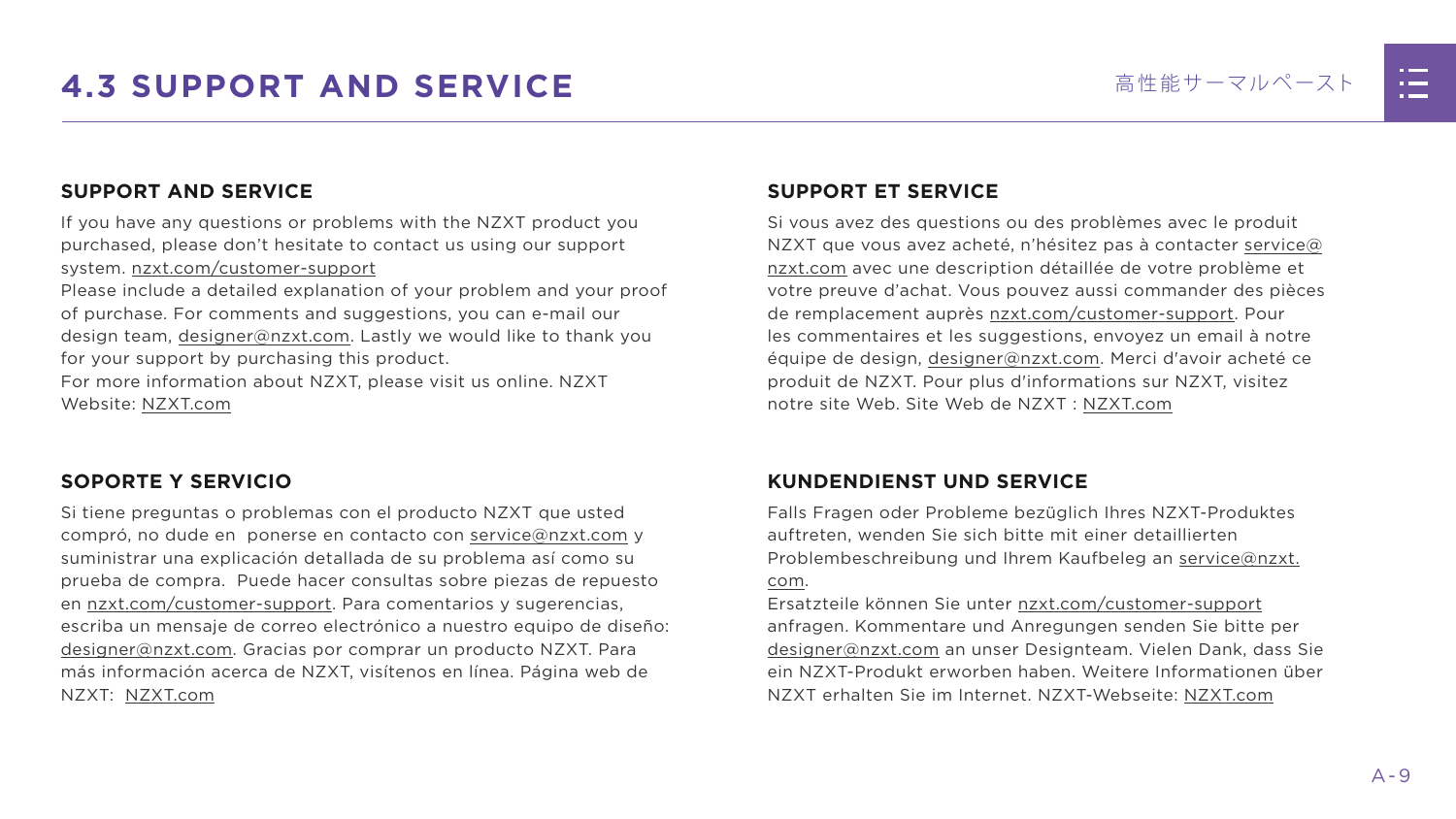#### **ASSISTENZA E SERVIZIO**

In caso di dubbi o problemi con il prodotto NZXT acquistato, non esitate a contattarci utilizzando il nostro sistema di assistenza. [nzxt.com/customer-support](http://nzxt.com/customer-support)

Includere una spiegazione dettagliata del problema e la prova di acquisto. Per commenti e suggerimenti, siete pregati di inviare un messaggio al nostro team di progettisti, all'indirizzo: [designer@nzxt.](mailto:designer%40nzxt.com?subject=) [com](mailto:designer%40nzxt.com?subject=). Infine, vogliamo ringraziarvi del vostro supporto con l'acquisto di questo prodotto. Per altre informazioni su NZXT, visitate il nostro sito. Sito NZXT: NZX[T.com](http://nzxt.com)

## **ASSISTÊNCIA E MANUTENÇÃO**

Caso tenha questões ou problemas com o produto NZXT adquirido, não hesite em contactar-nos através do endereço [service@nzxt.com](mailto:service%40nzxt.com?subject=) fornecendo a explicação detalhada do seu problema e a prova de compra. Poderá solicitar peças de substituição através do endereço [nzxt.com/customer-support.](http://nzxt.com/customer-support) Para comentários e sugestões, contacte a nossa equipa de design através do endereço de e-mail, [designer@](mailto:designer%40nzxt.com?subject=) [nzxt.com.](mailto:designer%40nzxt.com?subject=) Obrigado por ter adquirido um produto NZXT. Para mais informações acerca da NZXT, visite-nos online. Web site da NZXT: NZX[T.com](http://nzxt.com)

#### **СЛУЖБА ПОДДЕРЖКИ И ОБСЛУЖИВАНИЯ**

В случае возникновения вопросов или неисправностей в приобретенных вами продуктах NZXT обращайтесь по адресу: [service@nzxt.com](mailto:service%40nzxt.com?subject=) с подробным описанием проблемы и подтверждением покупки. О наличии запчастей можно узнать, обратившись по адресу:

[nzxt.com/customer-support](http://nzxt.com/customer-support). Замечания и предложения отправляйте в адрес нашей группы разработчиков:  $designer@nzxt.com$ . Благодарим вас за покупку продукта NZXT. Более подробная информация о компании NZXT представлена на наших веб-сайтах. Веб-сайт NZXT: NZX[T.com](http://nzxt.com)

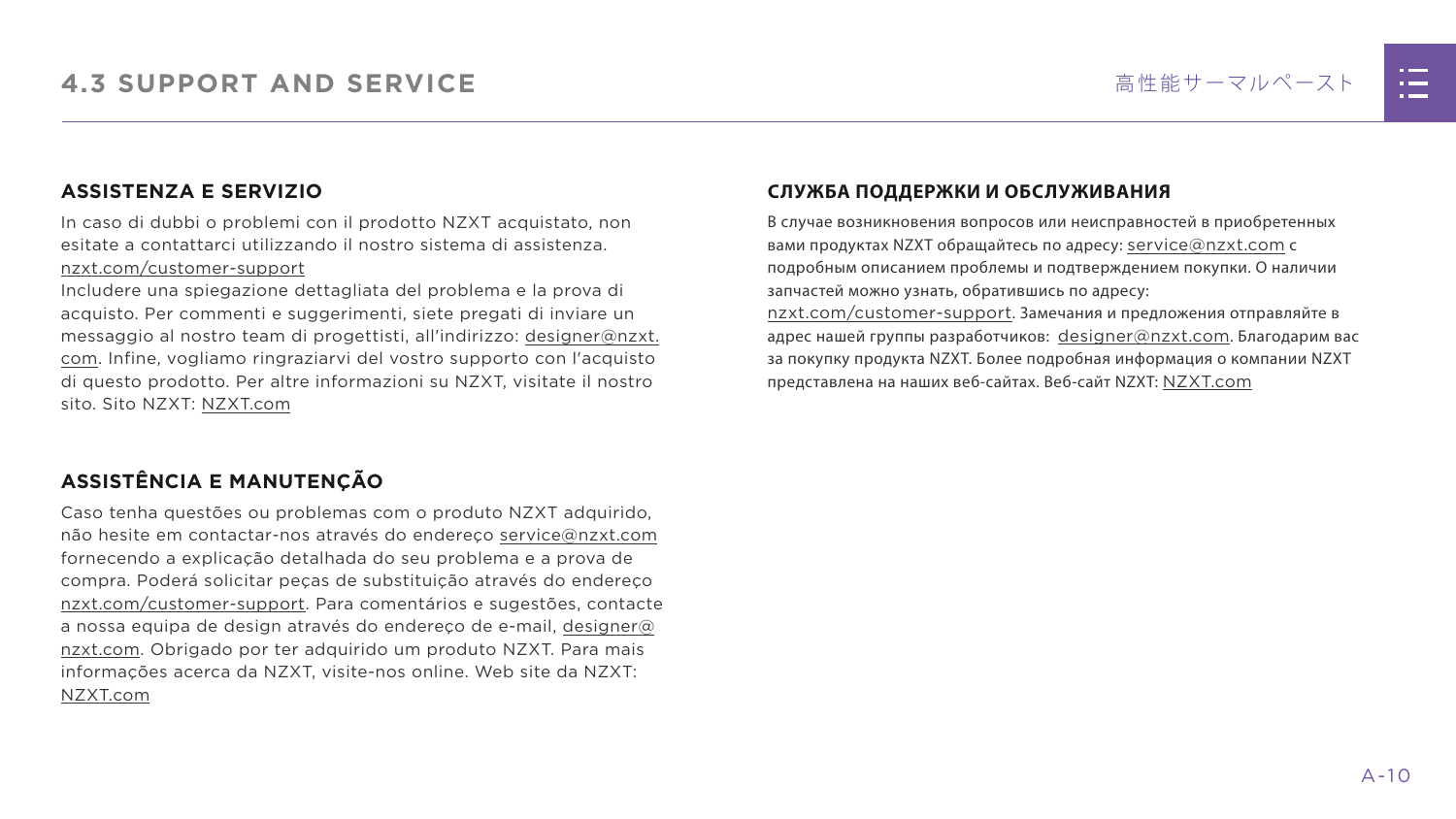

#### **지원 및 서비스**

구입한 NZXT 제품과 관련하여 질문 또는 문제가 있을 경우, 당사의 지원 시스템 ([nzxt.com/customer-support\)](http://nzxt.com/customer-support)을 사용하여 문의하십시오. 문제를 자세히 기술하고 구매 증빙을 제출하십시오. 의견 또는 제안 사항이 잇을 경우 당사 설계 팀에 [designer@nzxt.com](mailto:designer%40nzxt.com?subject=)으로 이메일을 보내십시오. 마지막으로 이 제품을 구입하여 당사를 응원해 주셔서 감사합니다. NZXT에 대해 자세히 알려면 온라인으로 방문하십시오. NZXT 웹사이트: NZX[T.com](http://nzxt.com)

#### **サポートおよびサービス**

購入されましたNZXTの製品に関するご質問または問題は、問題の詳細および購入の証 明を添えて、ご遠慮なく[service@nzxt.com](mailto:service%40nzxt.com?subject=)までご連絡ください。交換部品は [nzxt.com/customer-support](http://nzxt.com/customer-support)までお尋ねください。ご意見およびご提案は弊社設計 チーム、[designer@nzxt.com](mailto:designer%40nzxt.com?subject=) までメールを送信してください。NZXT製品をご購入い ただきましてありがとうございます。 NZXTに関する詳細は、インターネット上のウェブサ イトをご覧ください。NZXT ウェブサイト: NZX[T.com](http://nzxt.com)

#### **支持和服务**

如果有任何疑问或者在使用 NZXT 产品的过程中遇到任何问题,欢迎联络 [service@nzxt.com,](mailto:service%40nzxt.com?subject=)联络时请提供关于问题的详细说明及购买凭证。您可以向 [nzxt.com/customer-support](http://nzxt.com/customer-support) 查询更换部件。如有任何意见或建议,欢迎致信 我们的设计团队,电子邮件地址是 designer@nzxt.com。感谢您购买 NZXT 产品。有关 NZXT 的更多信息,请造访我们的在线网站。NZXT 网站:NZX[T.](http://nzxt.com) [com](http://nzxt.com)

#### **支援和服務**

如果在使用NZXT 產品的過程中有遇到任何問題或疑問, 歡迎聯繫 [service@](mailto:service%40nzxt.com?subject=) [nzxt.com](mailto:service%40nzxt.com?subject=), 並請提供問題的詳細敘述及購買證明。您可以透過 [nzxt.com/](http://nzxt.com/customer-support) [customer-support](http://nzxt.com/customer-support) 查詢更換部件。如有任何意見或建議,歡迎來信與設計團隊 聯繫 designer@nzxt.com。最後,感謝您購買 NZXT 產品。有關 NZXT 的更 多信息,請訪問我們的網站。NZXT 網站: NZXT.com